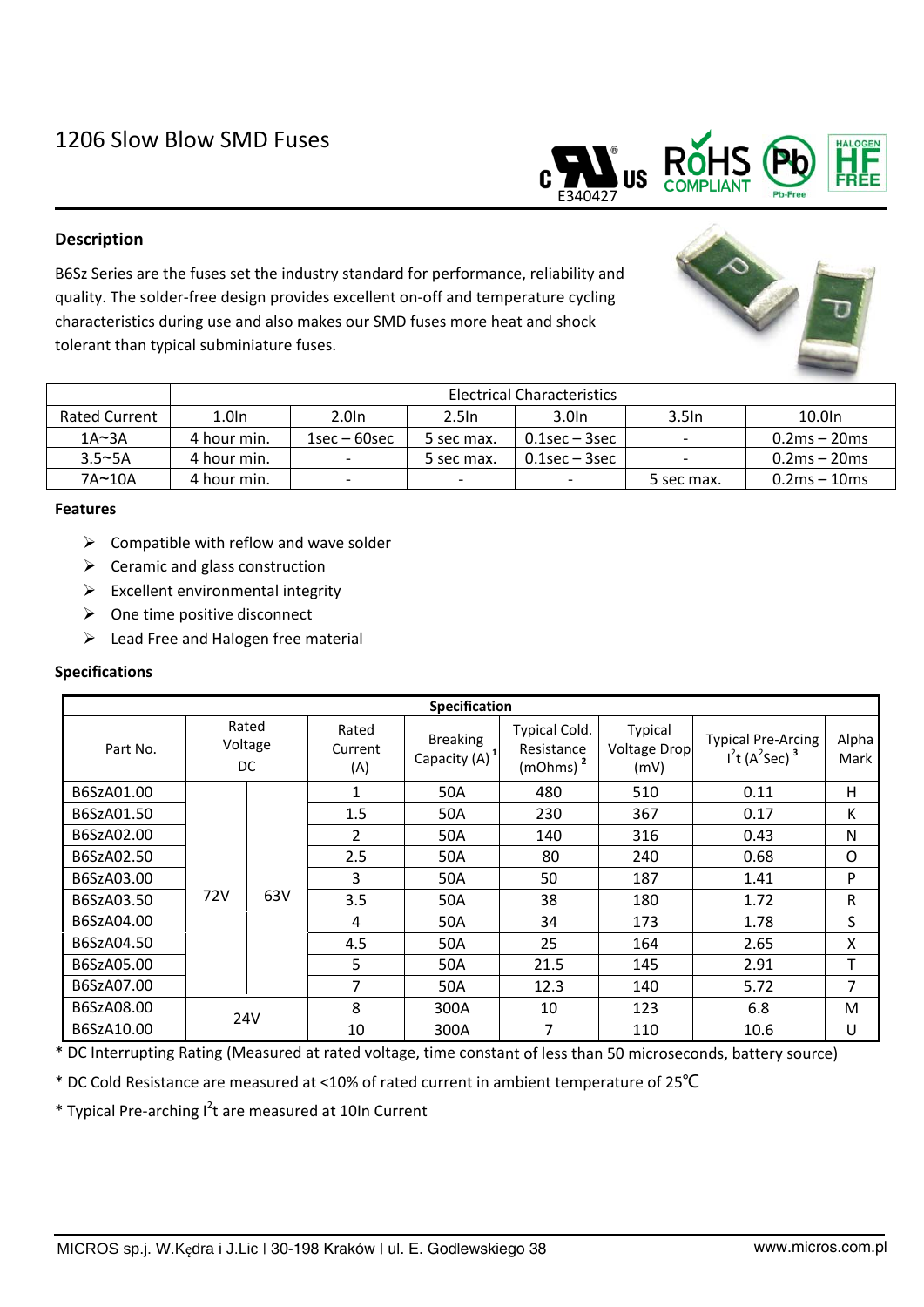# 1206 Slow Blow SMD Fuses

#### **Dimension**

Drawing not to scale (Unit: mm)

### Top view



E340427

**US** 

**RòH** 

**COMPLIANT** 

Side view



HALOGEN<br>FREE

Pb-Free